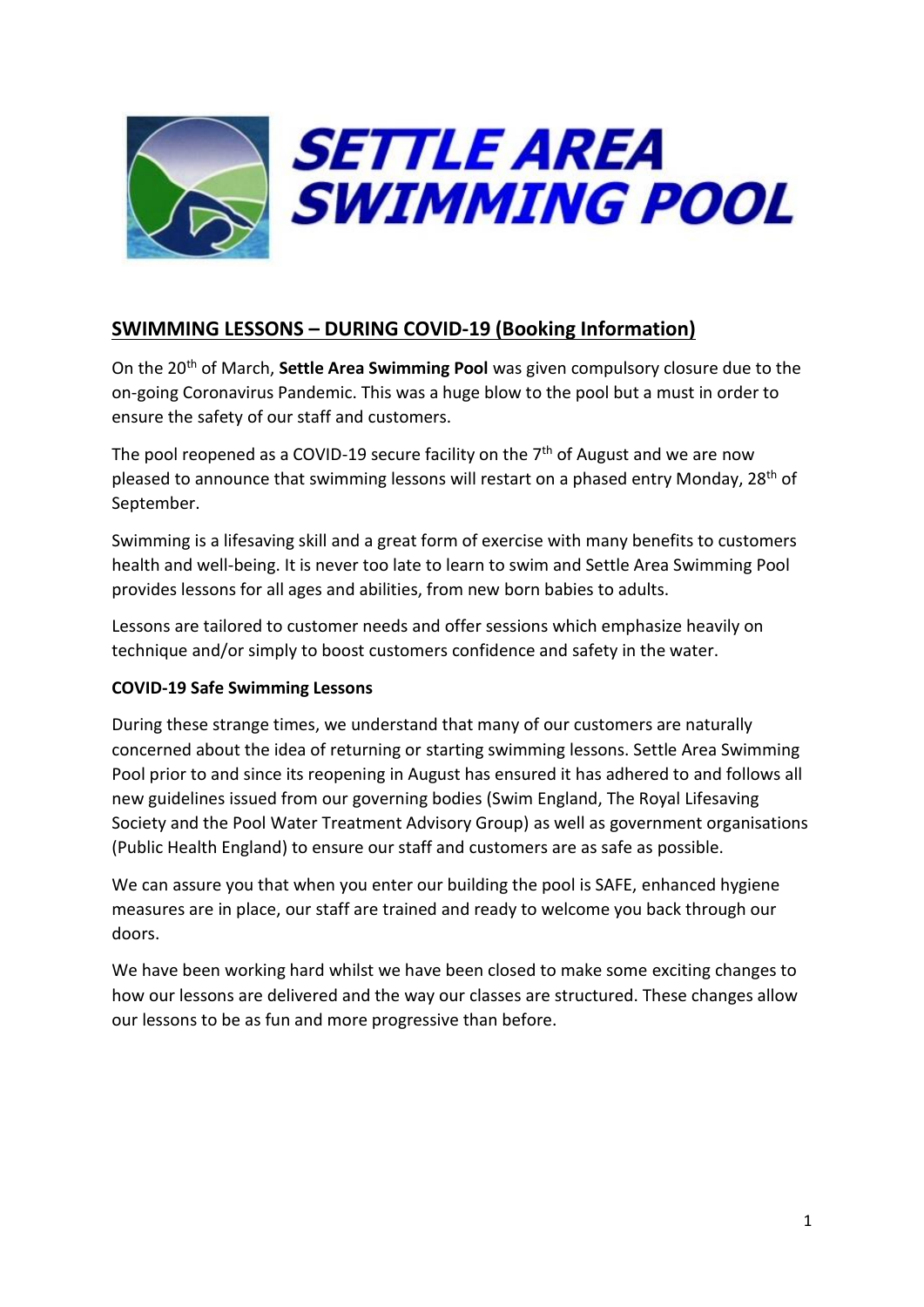What has changed? What do you need to be aware of before entering the building?

- New operating procedures in place including pre-booking and pre-paying.
- A new delivery programme, which ensures our lessons are safe, fun for all children and enhances their progression through the Learn to Swim Programme. A reduced number of swimmers per class and children will be ability grouped to ensure progression.
- Completion of a Health Survey prior to entering the building, which must be kept upto-date by notifying the pool of any changes.
- Enhanced cleaning regimes throughout our opening.
- Hand sanitisation is mandatory for all customers entering and leaving the building.
- Social distancing and new operating procedure posters displayed.
- Access to changing rooms is limited.
- Showers prior to entry in the pool is mandatory.
- Lockers are out of use as are hairdryers. Customers will need to bring essential items only and pop all their belongings in a sanitised plastic container.
- Limited use of equipment which will be sanitised before and after each lesson.

All our swimmers will need to arrive at their pre-booked, pre-paid lessons "beach ready". Swimmers will no longer be accepted who have not been booked in and paid for prior to lessons.

Customers will be required to complete a Health Survey prior to entering the building. If they, or a member of their household, has, or have, any signs or symptoms of COVID-19, they are not to enter the building or attend swimming lessons.

Anyone with COVID-19 symptoms such as:

a) A new continuous cough

b) A high temperature

c) A loss of, or change to sense of smell or taste

Are advised to stay at home a self-isolate in line with government guidelines

https://www.nhs.uk/conditions/coronaviruscovid19/symptoms/?fbclid=IwAR1PwxVCSjIY5ksVSHTpu R6B72\_A8JDcxPsxHoCw2gvgmcMbtJCkwhfpkks

### **Please notify us of any changes to your health circumstances immediately.**

Please also note that children who are within a "bubble" at school and are told to isolate must also not attend swimming lessons until government guidance has been followed.

Swimmers must not arrive any earlier then 10 mins prior to their session. They will need to be wearing their swimming attire underneath their clothes with suitable clothing to pop on after their lesson e.g. dressing gown or onesie in order to make a quick exit out of the building. Staff can not be expected to be chasing swimmers out of the building.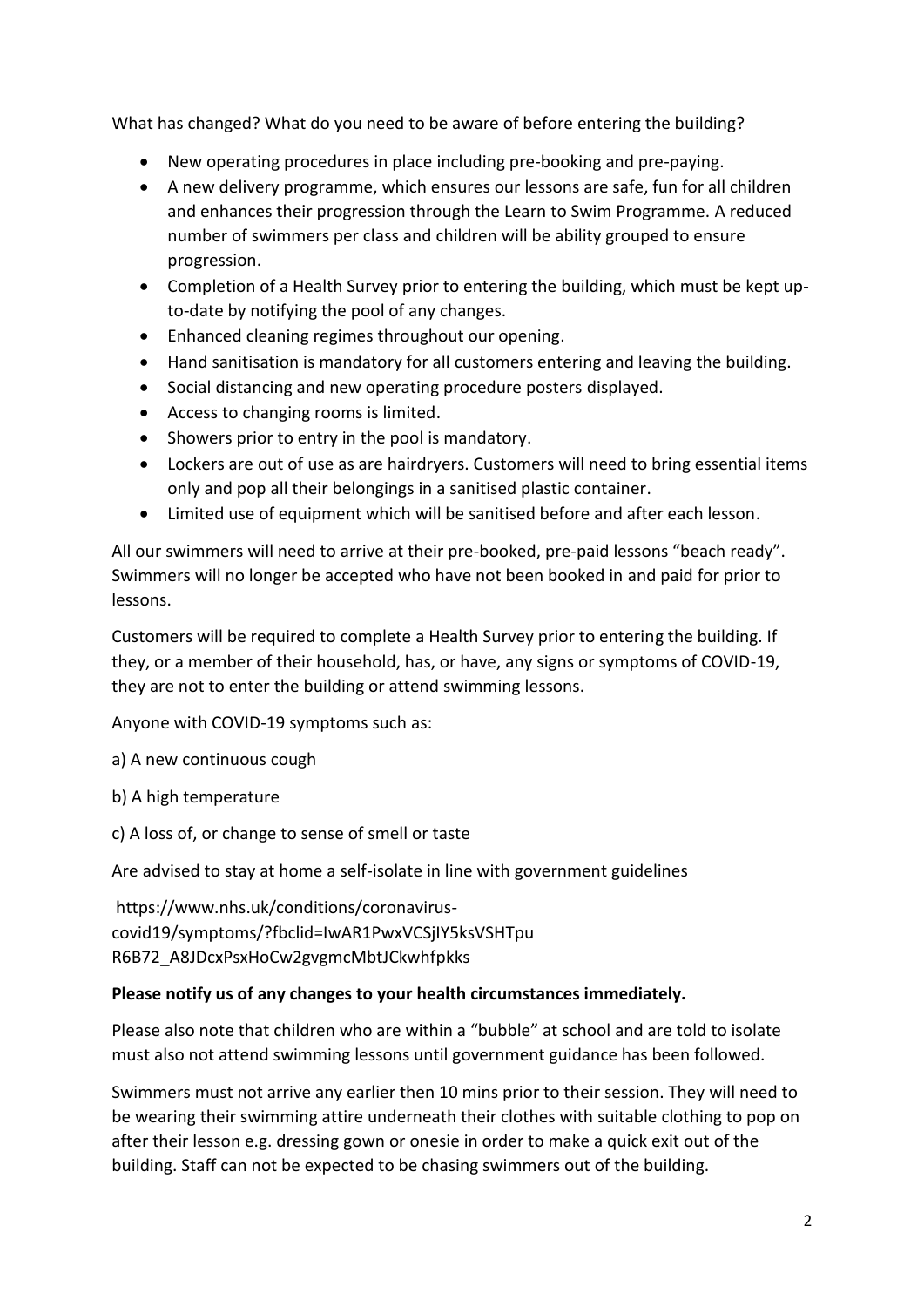In order to ensure social distancing throughout the building, we ask that all parents wait (socially distanced) with their children at the front door and their teacher will greet them through our doors. No parents must enter the building unless prior arrangements have been made which we are happy to accommodate. If prior arrangement has been made, then we ask that only one parent or guardian come to view the lessons and that siblings only come if it is absolutely necessary. Facemasks are mandatory for all spectators from the age of 11 onwards. Parents who have dropped their children off with us will need to ensure we have an up-to-date mobile telephone number, the mobile phone is answered upon a call from the pool and they sit in their cars on the car park in case of an emergency.

Group lessons have been reduced to only two classes with a maximum of 5 children in each class. At the end of each lesson, the swimmers will access the changing rooms from poolside, have a quick shower and get dressed ASAP into their onesie or warm dressing gown. Parents will be asked to meet the swimmers outside the building, at the front door. Toilets and washing facilities will be available for our swimmers but children are encouraged to ensure they go to the toilet prior to their lesson so this does not take valuable time from their lesson. Please ensure all swimming hats are on securely prior to the lesson, goggles are adjusted and can put them on themselves. Teachers can no longer help the children and will mean they miss important time in their lesson unless they are competent at putting on their goggles quickly.

To ensure the safety of all our swimmers and minimise areas of contact, all will be encouraged to stay socially distanced (2m) throughout the building. All of our swimming teachers will teach from poolside only. Changing spaces will be allocated in the changing rooms and lockers will be out of use as will the hair dryers.

### **What do I do next?**

Swimming lessons were suspended when the pool was given compulsory closure in March 2020 which left our existing customers with two weeks of lessons which we were unable to deliver. All of our existing customers will shortly receive a phone call from a member of staff to confirm their wish to continue with lessons and confirm their allocated day and time. Allocated days/times will be for 6 consecutive weeks of swimming lessons which will be delivered in 2 x 6 week blocks. Once these two blocks (12 weeks) come to an end, lessons will be allocated on a first-come, first-served basis. We will endeavour to keep siblings swimming at the same time but, unfortunately, we can no longer be flexible on days and times. Customers who had children swimming with us in March and their accounts are upto-date, will be offered two free swims for their children in lieu of lessons undelivered. Please give us a call Mondays, Tuesdays and Wednesdays and we will get them booked in! Please note child supervision ratios apply and all free swims must be taken prior to the  $31<sup>st</sup>$ of October 2020.

#### **How do I book and pay for Swimming Lessons?**

Once you have received telephone confirmation from a member of staff of your allocated day/time, please click the button "Book Session" which appears on our website [\(www.settleswimmingpool.co.uk\)](http://www.settleswimmingpool.co.uk/). This will open up the home page for our online booking